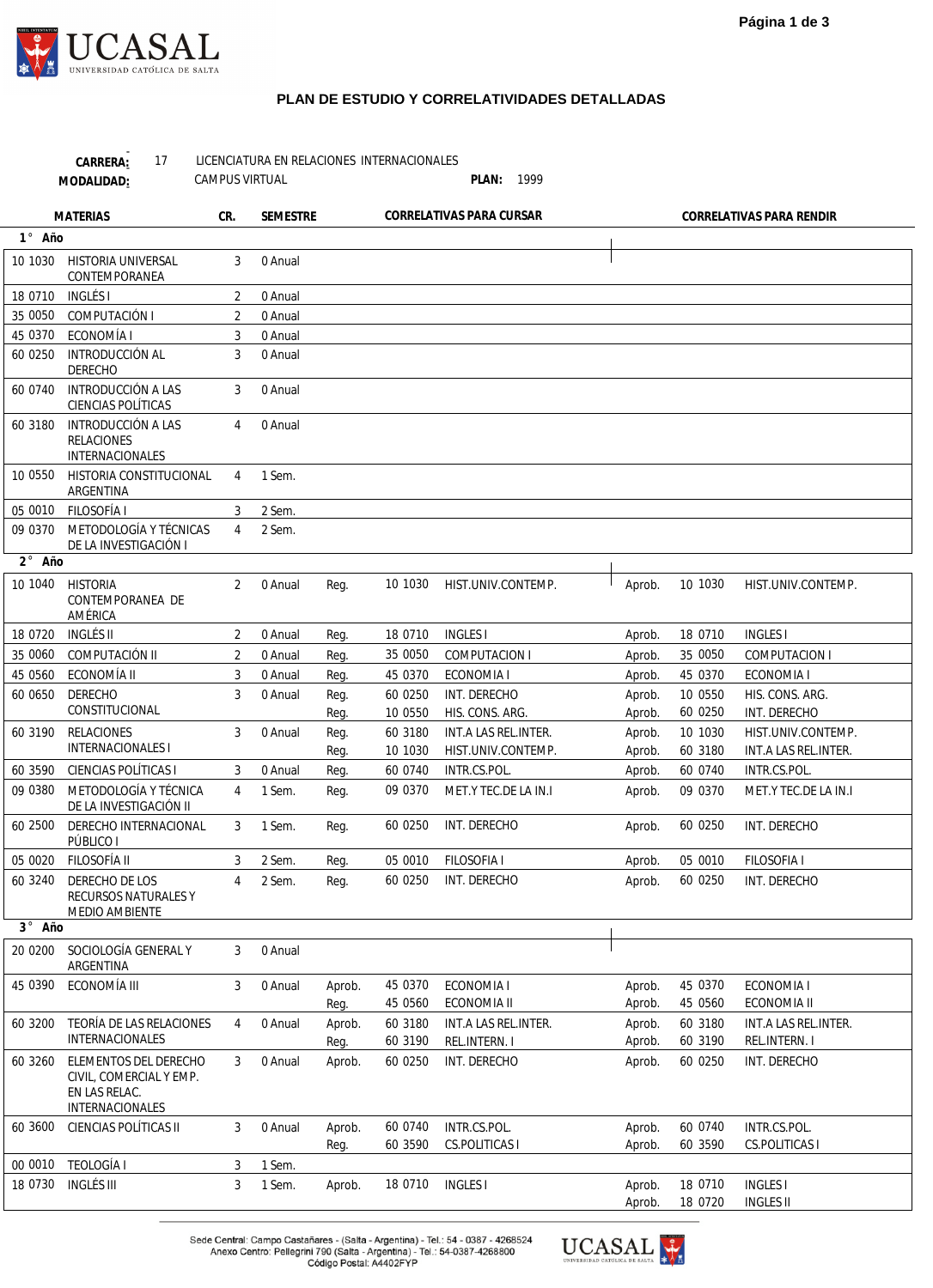

## **PLAN DE ESTUDIO Y CORRELATIVIDADES DETALLADAS**

| Año<br>3      |                                         |                |         |        |         |                      |        |         |                        |
|---------------|-----------------------------------------|----------------|---------|--------|---------|----------------------|--------|---------|------------------------|
| 18 0730       | <b>INGLÉS III</b>                       | 3              | 1 Sem.  | Reg.   | 18 0720 | <b>INGLES II</b>     |        |         |                        |
| 60 2510       | DERECHO INTERNACIONAL                   | 4              | 1 Sem.  | Aprob. | 60 0250 | INT. DERECHO         | Aprob. | 60 0250 | INT. DERECHO           |
|               | PÚBLICO II                              |                |         | Reg.   | 60 2500 | D° INT.PUBL. I       | Aprob. | 60 2500 | D° INT.PUBL. I         |
| 00 0020       | <b>TEOLOGÍA II</b>                      | 3              | 2 Sem.  | Reg.   | 00 0010 | <b>TEOLOGIA I</b>    | Aprob. | 00 0010 | <b>TEOLOGIA I</b>      |
| 19 0130       | PORTUGUÉS I                             | 3              | 2 Sem.  |        |         |                      |        |         |                        |
| $4^\circ$ Año |                                         |                |         |        |         |                      |        |         |                        |
| 00 0100       | DOCTRINA SOCIAL DE LA                   | 3              | 0 Anual | Reg.   | 00 0020 | <b>TEOLOGIA II</b>   | Aprob. | 00 0010 | <b>TEOLOGIA I</b>      |
|               | <b>IGLESIA</b>                          |                |         | Reg.   | 00 0010 | <b>TEOLOGIA I</b>    | Aprob. | 00 0020 | <b>TEOLOGIA II</b>     |
| 04 0210       | GEOPOLITICA                             | 4              | 0 Anual | Aprob. | 60 3180 | INT.A LAS REL.INTER. | Aprob. | 60 3180 | INT.A LAS REL.INTER.   |
| 09 0950       | <b>TRABAJO FINAL</b>                    | 0              | 0 Anual | Aprob. | 00 0010 | <b>TEOLOGIA I</b>    |        |         |                        |
|               |                                         |                |         | Aprob. | 60 3600 | CS.POLITICAS II      |        |         |                        |
|               |                                         |                |         | Aprob. | 05 0010 | FILOSOFIA I          |        |         |                        |
|               |                                         |                |         | Aprob. | 05 0020 | FILOSOFIA II         |        |         |                        |
|               |                                         |                |         | Aprob. | 09 0370 | MET.Y TEC.DE LA IN.I |        |         |                        |
|               |                                         |                |         | Aprob. | 09 0380 | MET.Y TEC.DE LA I.II |        |         |                        |
|               |                                         |                |         | Aprob. | 10 0550 | HIS. CONS. ARG.      |        |         |                        |
|               |                                         |                |         | Aprob. | 10 1030 | HIST.UNIV.CONTEMP.   |        |         |                        |
|               |                                         |                |         | Aprob. | 10 1040 | HIST.CONTEMP.DE AMER |        |         |                        |
|               |                                         |                |         | Aprob. | 18 0710 | <b>INGLES I</b>      |        |         |                        |
|               |                                         |                |         | Aprob. | 18 0720 | <b>INGLES II</b>     |        |         |                        |
|               |                                         |                |         | Aprob. | 18 0730 | <b>INGLES III</b>    |        |         |                        |
|               |                                         |                |         | Aprob. | 19 0130 | PORTUGUES I          |        |         |                        |
|               |                                         |                |         | Aprob. | 20 0200 | SOC.GRAL. Y ARGENT.  |        |         |                        |
|               |                                         |                |         | Aprob. | 35 0050 | COMPUTACION I        |        |         |                        |
|               |                                         |                |         | Aprob. | 35 0060 | COMPUTACION II       |        |         |                        |
|               |                                         |                |         | Aprob. | 45 0370 | ECONOMIA I           |        |         |                        |
|               |                                         |                |         | Aprob. | 45 0390 | ECONOMIA III         |        |         |                        |
|               |                                         |                |         | Aprob. | 45 0560 | ECONOMIA II          |        |         |                        |
|               |                                         |                |         | Aprob. | 60 0250 | INT. DERECHO         |        |         |                        |
|               |                                         |                |         | Aprob. | 60 0650 | D° CONSTITUC.        |        |         |                        |
|               |                                         |                |         | Aprob. | 60 0740 | INTR.CS.POL.         |        |         |                        |
|               |                                         |                |         | Aprob. | 60 2500 | D° INT.PUBL. I       |        |         |                        |
|               |                                         |                |         | Aprob. | 60 2510 | D° INT.PUBL. II      |        |         |                        |
|               |                                         |                |         | Aprob. | 60 3180 | INT.A LAS REL.INTER. |        |         |                        |
|               |                                         |                |         | Aprob. | 60 3190 | REL.INTERN.I         |        |         |                        |
|               |                                         |                |         | Aprob. | 60 3200 | TEORIA DE LAS REL.IN |        |         |                        |
|               |                                         |                |         | Aprob. | 60 3240 | D°DE LOS REC.NAT.Y M |        |         |                        |
|               |                                         |                |         | Aprob. | 60 3260 | E.DEL D°C.C.Y E.EN   |        |         |                        |
|               |                                         |                |         | Aprob. | 60 3590 | CS.POLITICAS I       |        |         |                        |
|               |                                         |                |         | Aprob. | 00 0020 | <b>TEOLOGIA II</b>   |        |         |                        |
| 60 0550       | DERECHO INTERNACIONAL<br><b>PRIVADO</b> | 3              | 0 Anual | Reg.   | 60 3260 | E.DEL D°C.C.Y E.EN   | Aprob. | 60 2510 | D° INT.PUBL. II        |
|               |                                         |                |         | Reg.   | 60 2510 | D° INT.PUBL. II      | Aprob. | 60 3260 | E.DEL D°C.C.Y E.EN     |
| 60 3220       | <b>RELACIONES</b>                       | 3              | 0 Anual | Aprob. | 60 3190 | REL.INTERN.I         | Aprob. | 60 3190 | REL.INTERN.I           |
|               | <b>INTERNACIONALES II</b>               |                |         | Reg.   | 60 3200 | TEORIA DE LAS REL.IN | Aprob. | 60 3200 | TEORIA DE LAS REL.IN   |
| 60 3300       | POLÍTICA EXTERIOR                       | $\overline{4}$ | 0 Anual | Aprob. | 10 1040 | HIST.CONTEMP.DE AMER | Aprob. | 10 1030 | HIST.UNIV.CONTEMP.     |
|               | ARGENTINA                               |                |         | Aprob. | 10 1030 | HIST.UNIV.CONTEMP.   | Aprob. | 10 1040 | HIST.CONTEMP.DE AMER   |
| 09 0630       | SEMINARIO (                             | 4              | 1 Sem.  | Aprob. | 45 0370 | ECONOMIA I           | Aprob. | 45 0370 | ECONOMIA I             |
|               | PROBLEMÁTICA<br>ECONÓMICA ARGENTINA)    |                |         | Aprob. | 45 0560 | ECONOMIA II          | Aprob. | 45 0390 | ECONOMIA III           |
|               |                                         |                |         | Reg.   | 45 0390 | ECONOMIA III         | Aprob. | 45 0560 | ECONOMIA II            |
| 19 0140       | PORTUGUÉS II                            | 3              | 1 Sem.  | Reg.   | 19 0130 | PORTUGUES I          | Aprob. | 19 0130 | PORTUGUES I            |
| 60 3280       | <b>ESTRATEGIA I</b>                     | 3              | 1 Sem.  | Aprob. | 60 3590 | CS.POLITICAS I       | Aprob. | 60 3590 | CS.POLITICAS I         |
|               |                                         |                |         |        |         |                      | Aprob. | 60 3600 | <b>CS.POLITICAS II</b> |

Sede Central: Campo Castañares - (Salta - Argentina) - Tel.: 54 - 0387 - 4268524<br>Anexo Centro: Pellegrini 790 (Salta - Argentina) - Tel.: 54-0387-4268800<br>Código Postal: A4402FYP